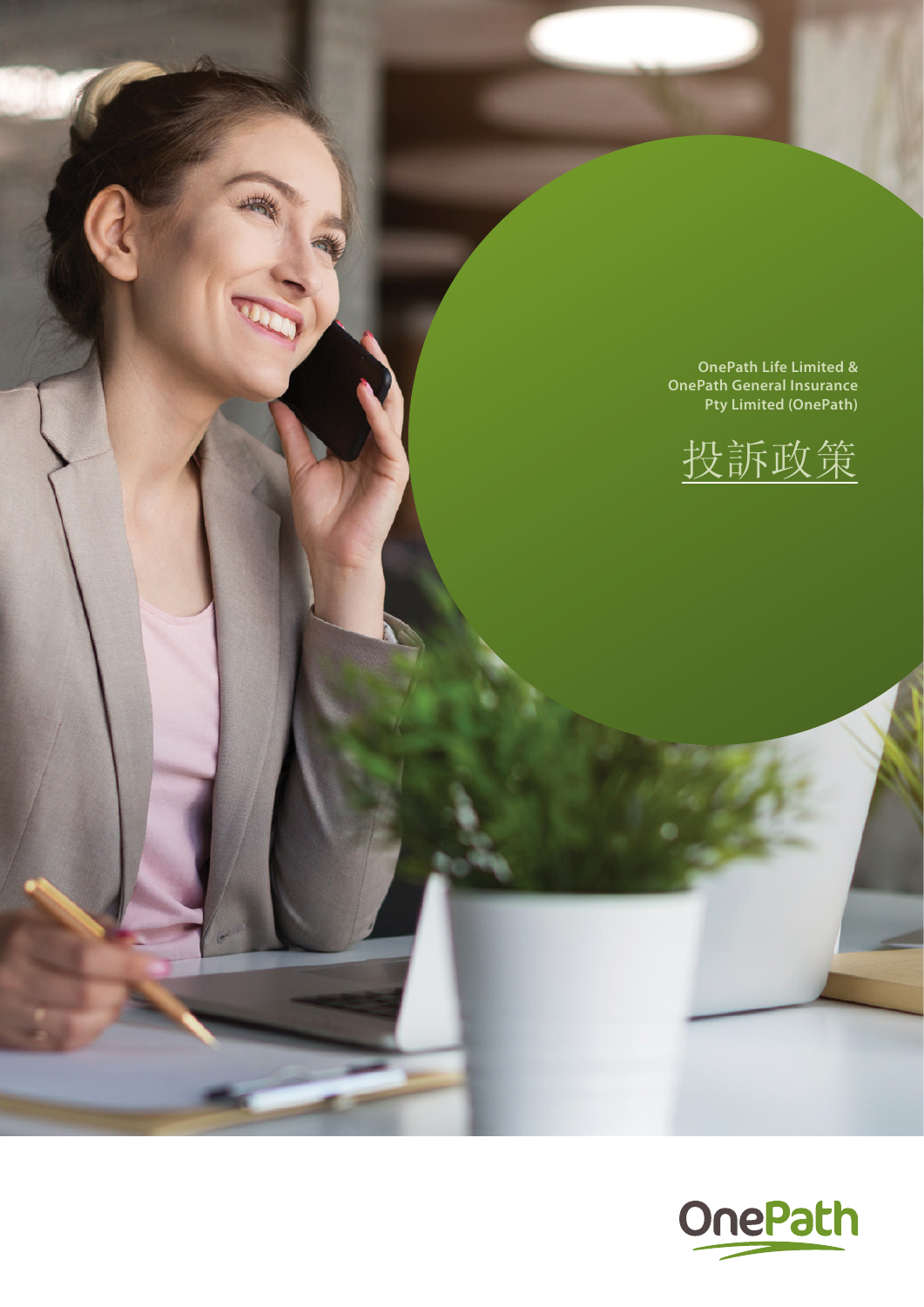# ONEPATH致力在您最需要我們 時為您提供協助

OnePath設計的保險產品可以在事情發展出 乎意料時保護您和您的家人。

我們致力於客戶服務,一直將客戶及其需 要放在首位——這包括了解您對我們的產 品或我們提供的資訊、服務或回應不滿意 之處,以便我們有機會改正。

OnePath擁有內部爭議解決(Internal Dispute Resolution)程序以處理投訴,這是為您和您 的代表提供的免費服務。本文件旨在幫助 您在有需要時使用這些服務。

### 我可以怎樣提出投訴?

我們有專人提供協助,他們會仔細聆聽您的投訴並 盡快處理。您可以使用下面列出的任何方法聯絡該 團隊。



為了適切地幫助您,您可以在聯絡我們提出投訴時 提供以下資訊:

- 您的名字
- 您的保單編號(如適用)
- 您希望我們怎樣與您聯絡 (電話號碼和/或電郵地址)
- 我們做得不好的地方 即您投訴的詳細內容
- 您希望OnePath提供的與投訴相關的結果。

# 聯絡資料

(ز کی 電話

> OneCare人壽保險產品 133 667 所有其他人壽保險產品 132 062 國際來電者 +61 2 9234 8111

OnePath投資產品 1800 646 706 / +61 2 9995 3777

#### 網上表格

使用我們的網上表格:

[https://www.onepathinsurance.com.au/](https://www.onepathinsurance.com.au/about-us/complaints/form.html) [about-us/complaints/form.html](https://www.onepathinsurance.com.au/about-us/complaints/form.html)

#### 電郵給我們的爭議解決團隊(DISPUTE 國 RESOLUTION TEAM):

insurancefeedback@onepath.com.au



書信

寫信給爭議解決團隊(Dispute Resolution T eam), 地址是:

Dispute Resolution Manager GPO Box 4148 Sydney NSW 2001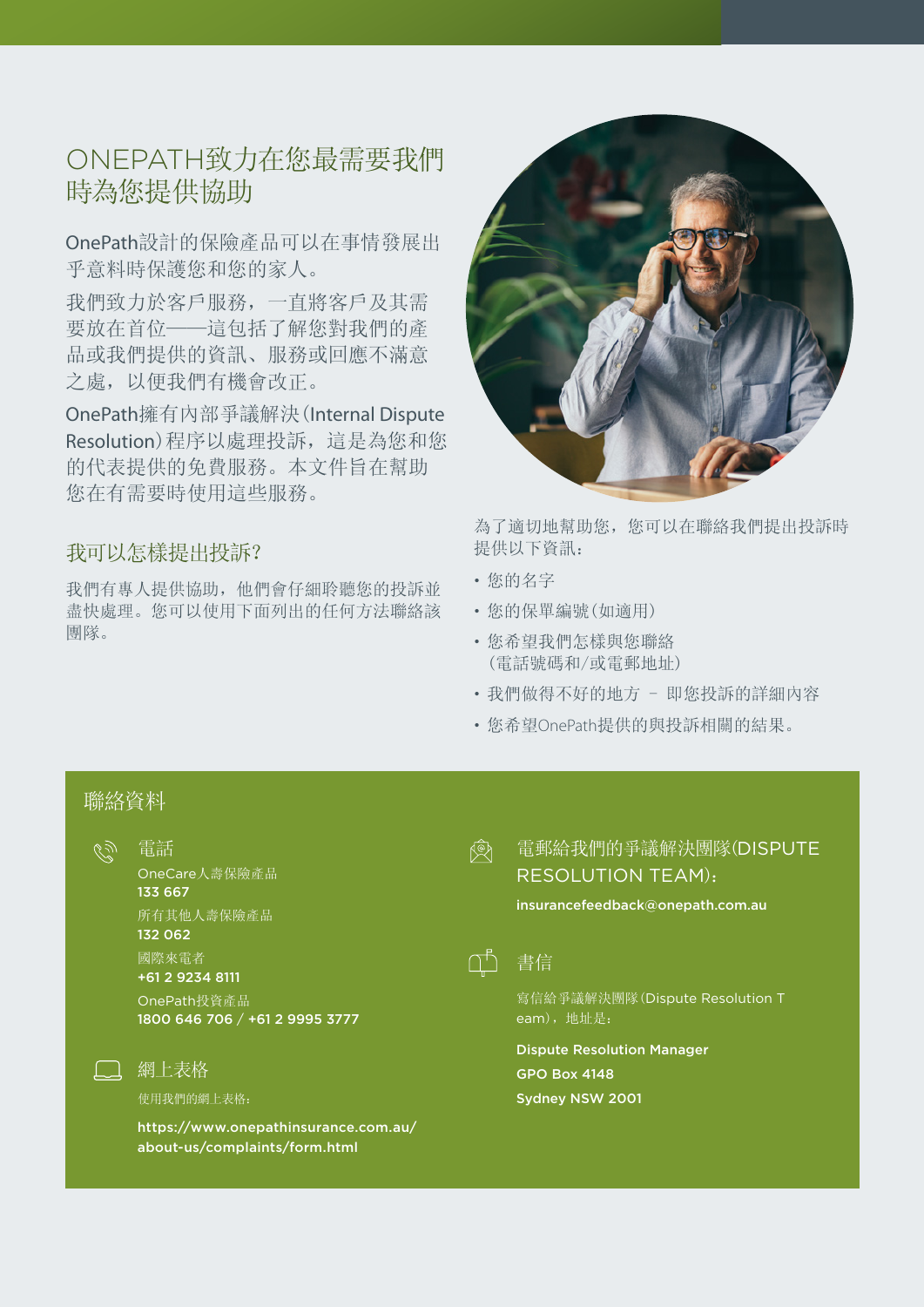### 需要幫助或額外的協助以提出投訴?

我們理解有些人士需要幫助才能提出投訴,如果我 們得到您同意的話,您亦可以要求某人代表您與我 們商討,例如親戚、朋友或法律代表等。

OnePath也會向需要幫助以了解其政策或提出投訴 的人提供額外協助。這些人可能包括長者、遇上經 濟困難、有殘疾或心理健康狀況、經歷家庭暴力的 人士或來自非英語背景或原住民社區的人士。

我們將採取措施確保為所有客戶提供他們需要的服 務,並將與您或您的代表一起確定如何提供最佳支 援。

如果您需要其他協助,請透過133 667與我們聯絡, 讓我們提供必要的支援來幫助您提出投訴。

有聽力和語言障礙的客戶可以撥打1300 555 727 透過全國中繼服務(National Relay Service)聯絡 OnePath。

需要翻譯協助的客戶可以撥打131 450聯絡翻譯和傳 譯服務(Translating and Interpreting Service), 並要求 他們代表您與我們聯絡。本文件還備有多種語言版 本,包括阿拉伯文、韓文、印地語、越南文、簡體 中文、繁體中文、意大利文和希臘文。各版本可以 在我們的網站上找到,或承索提供。

如果您需要進一步的支援,有各種組織可以提供幫 助,例如越過憂鬱(Beyond Blue) [www.beyondblue.org.au](http://www.Beyondblue.org.au)

#### 我提出投訴後會有甚麼事發生?

OnePath將在1個工作日內(或盡快)確認我們已收到 您的投訴,並與您合作以盡快提供結果。

如果我們需要超過5天來審查和解決您的疑慮, 我們會將您轉介給爭議解決團隊,他們將進行進一 步調查。

您的專屬聯絡人將定期讓您了解進展,並將與您一 起討論處理投訴的選項。

一旦我們對您的投訴結果作出決定,我們將與您討 論我們的決定。

我們會在有需要時寫信給您,而我們的回覆將概述 您的投訴結果。在大多數情況下,如果您的投訴與 人壽保單有關,我們將在不多於30個日曆日內作出 投訴決定;如果與退休金產品有關,則在不多於45 個日曆日內作出決定。如果我們無法在此期限內解 決您的投訴,我們將書面通知您。

### 如果我不滿意你們對我的投訴提出的決定 或解決方案,那怎麼辦?

如果您對我們的回覆不滿意,您可以讓外部爭議解 決(External Dispute Resolution,簡稱EDR)計劃審查您 的投訴。

澳洲金融投訴局(Australian Financial Complaints Authority,簡稱AFCA)是一個EDR計劃,提供公平和 獨立的投訴解決程序。AFCA向客戶提供免費服務, 他們的聯絡方式為:

| 網站: | www.afca.org.au                           |
|-----|-------------------------------------------|
| 電郵: | info@afca.org.au                          |
| 電話: | 1800 931 678 (免費電話)                       |
| 書信: | Australian Financial Complaints Authority |
|     | GPO Box 3                                 |
|     | Melbourne VIC 3001                        |
|     |                                           |

如果您的投訴涉及私隱問題,您可以聯絡澳洲資訊 專員辦事處(Office of the Australian Information, 簡稱OAIC):

網站**:** [www.oaic.gov.au](http://www.oaic.gov.au)

電話**:** 1300 363 992

書信**:** Office of the Australian Information Commissioner GPO Box 5218 Sydney NSW 2001

請注意,向AFCA或OAIC提出爭議有時間限制, 可直接聯絡各組織了解其時間限制。